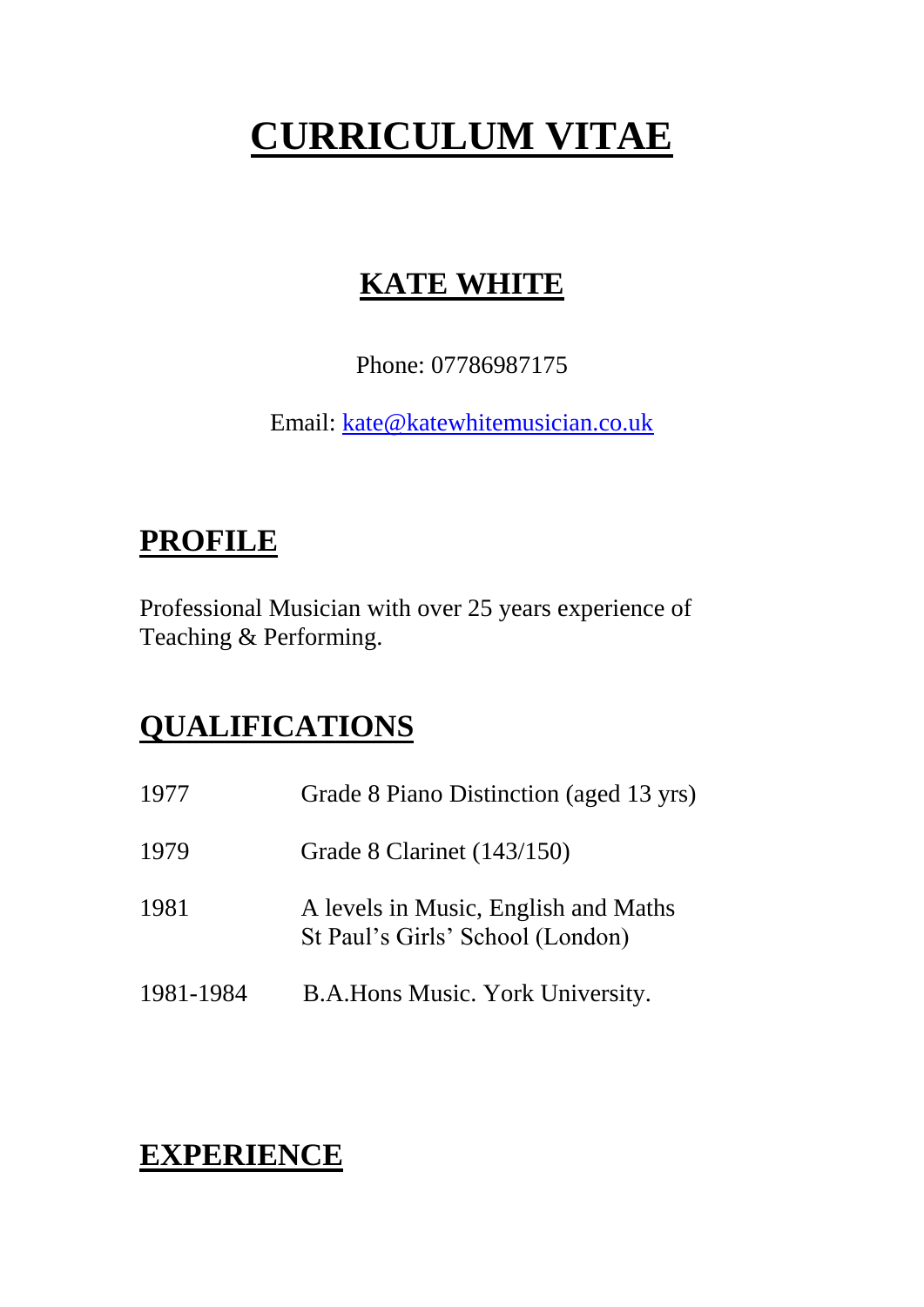#### **CLARINET & SAXOPHONE TUTOR**

1986 – present Bootham School. Bootham Junior School. Mount School. Mount Junior School. Private one to one tuition.

- 1986 1989 Heslington & Hempland Junior Schools.
- 1986 1991 Gilling Castle Prep School
- 1986 1995 York College for Girls
- 1987 1991 Ampleforth College
- 1988 1992 Ashville College Queen Ethelburga's College
- 2008 present Clarinet Tutor. York St. John University

#### **PIANO ACCOMPANIST**

1986 – present I frequently accompany my students for exams & concerts.

#### **PERFORMANCE**

1986 – present Orchestral Clarinettist with –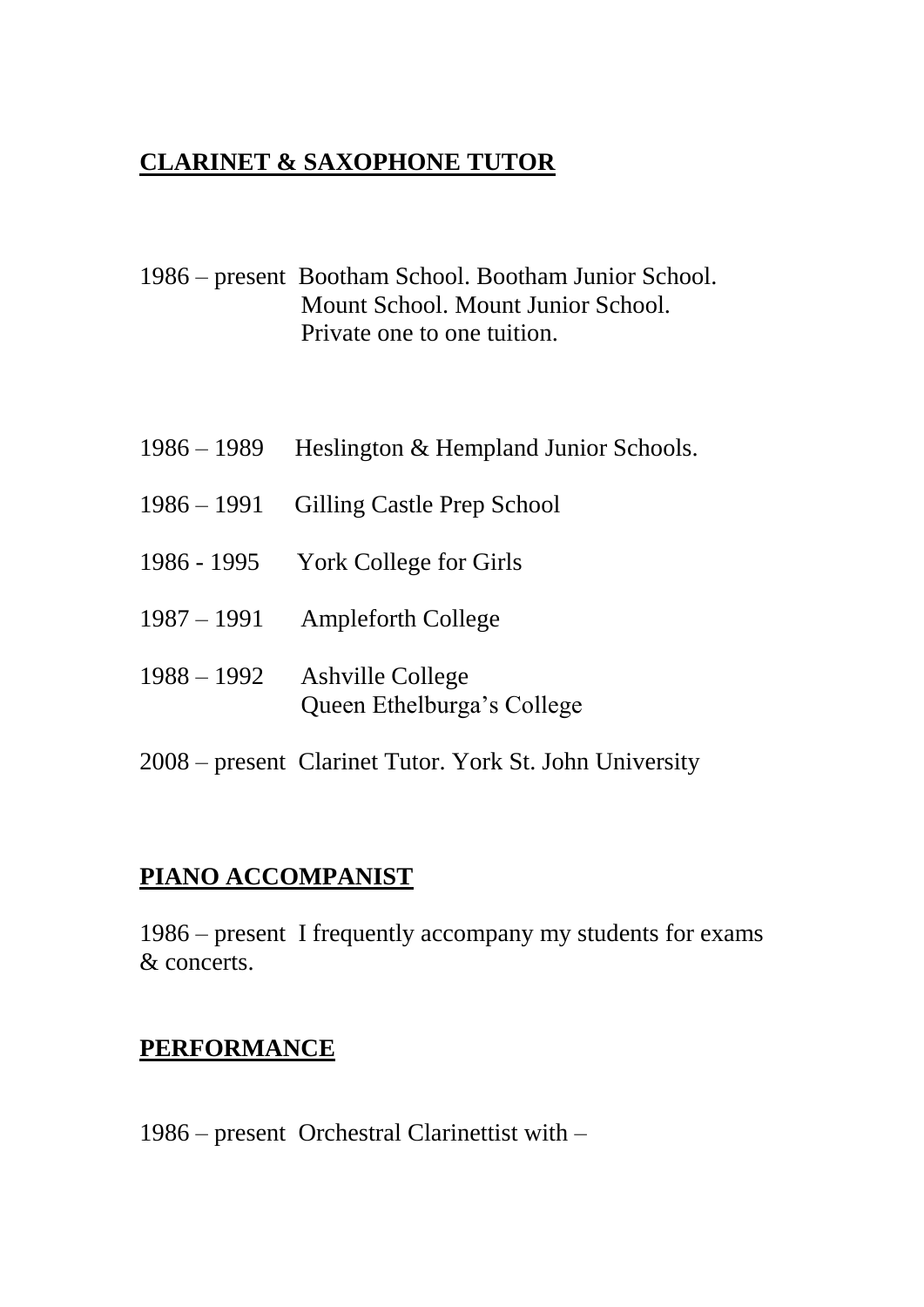York Guildhall Orchestra York Opera York Symphony Orchestra York Musical Society St. Olave's Chamber Orchestra

- 2005 (Dec) Soloist in Mozart's Clarinet Concerto with York Symphony Orchestra
- 1995 present Freelance Jazz Saxophonist for Restaurants/Weddings/Corporate Functions
- 2008 present Co-founder and Sax player for function band "\$ouled Out"

### **TESTIMONIALS**

# **TEACHERS**

"Kate's pupils all make such a good sound"

### *Derek Chivers, Director of Music, The Mount School, York.*

"I have known Kate as a Clarinet/Saxophone teacher at Bootham School for 12 years. During this time, she has always shown herself to be a committed, hard-working teacher who genuinely has the best interest of her students at heart. She prepares them thoroughly and consistently well for exams and performances. She is always ready to help out and I value her contributions."

### *Paul Feehan, Director of Music, Bootham School, York.*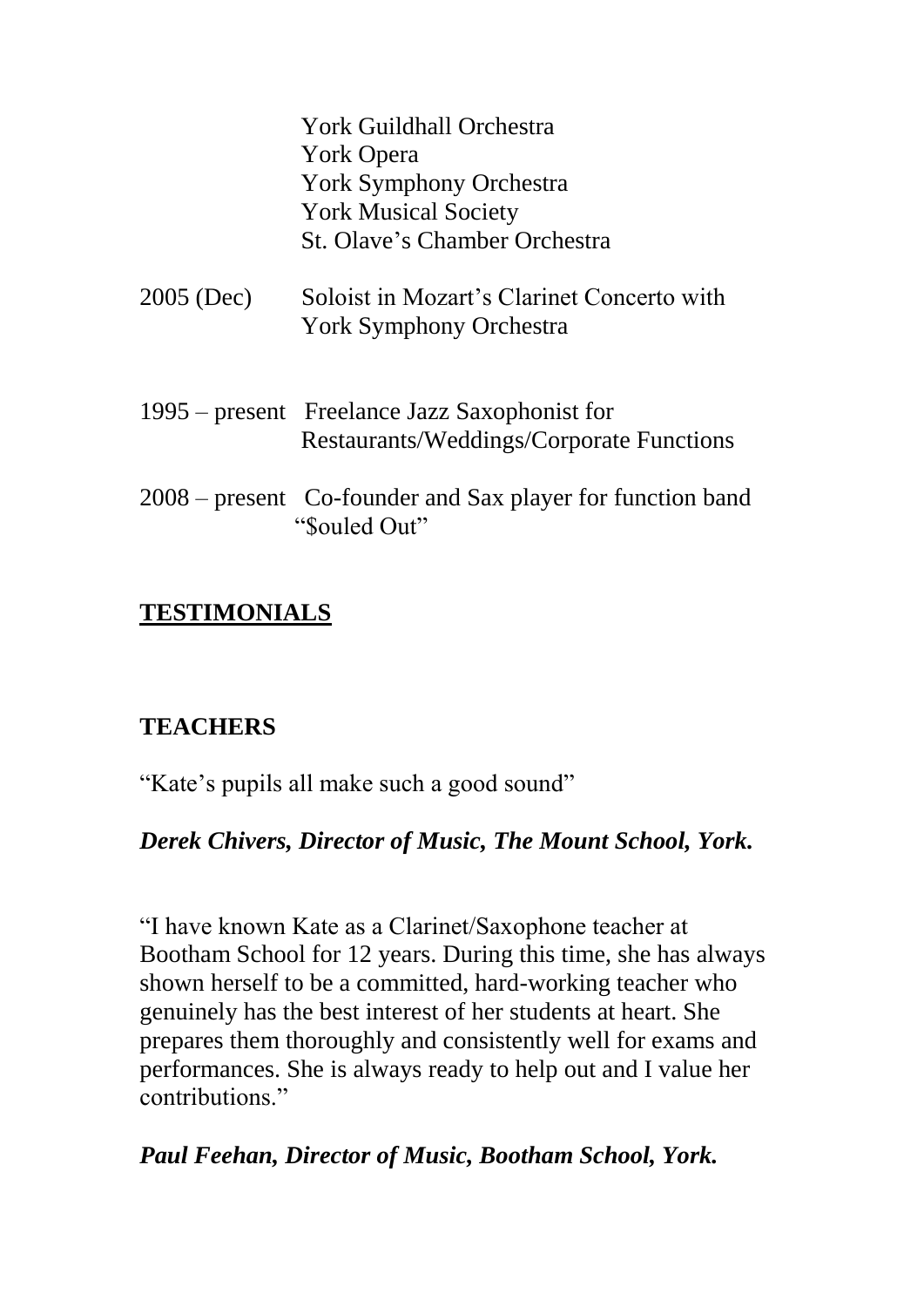"A rare find - a true expert in both Clarinet and Saxophone Teaching"

#### *Derek Chivers, Director of Music, The Mount School, York.*

"Kate has taught for us for many years. She brings to her teaching an expert knowledge of the clarinet and its repertoire. Students respond to her informal yet careful approach, learning the importance of good practice and effective presentation. I am very happy to

recommend Kate to anyone for clarinet lessons.

#### *Chris Bartram, Senior Lecturer in Music, York St John University, York."*

"An experienced and highly accomplished player and teacher"

*Derek Chivers, Director of Music, The Mount School, York.*

#### **STUDENTS**

"Amy wouldn't be where she is today without the support of Kate and Kieran in her musical endeavours"

*Dr Robert Fletcher, Lecturer in Biology, York University.*

(Ex-pupil Amy now runs her own Music teaching business)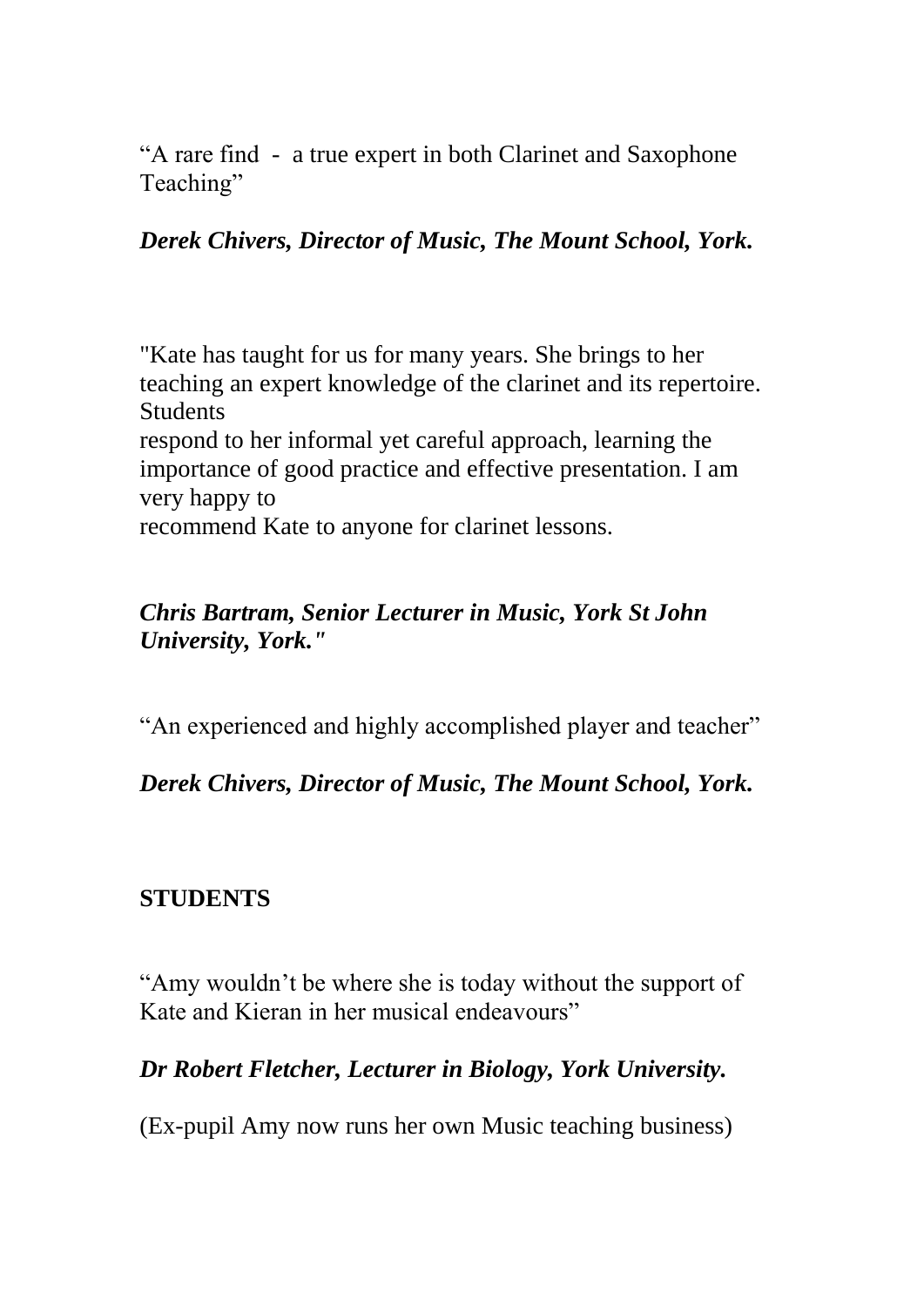"Thank you for all the great saxophone lessons I've had. They've been great fun!"

#### *Georgia Tindale, Bootham School.*

"Thank you for supporting Bethan with her GCSE performance this week. She had some good feedback from her class Music teacher, so we're hoping for a good result!"

#### *Ruth Blake (Mother of Bethan). Ruth achieved 46/50 for her solo & ensemble performances.*

"I first began to learn to play the Saxophone with Kate four years ago. She somehow kept me going and miraculously taught me the rudiments of the task while simultaneously ensuring that I enjoyed the process. I love playing the Saxophone. Thanks Kate!"

#### *Elaine Brittain (Dance Teacher)*

"Kate offers very comfortable lessons at whatever pace is necessary. She has been a very good Clarinet teacher over the years and has brought me on from an absolute beginner to Grade 5 in a good amount of time. She is good at teaching and over time, a new song will be perfected with good advice and practice! I have her to thank for all the fun I have had with my Clarinet and the doors it has opened for me."

#### *Grace Farnworth (age 15)*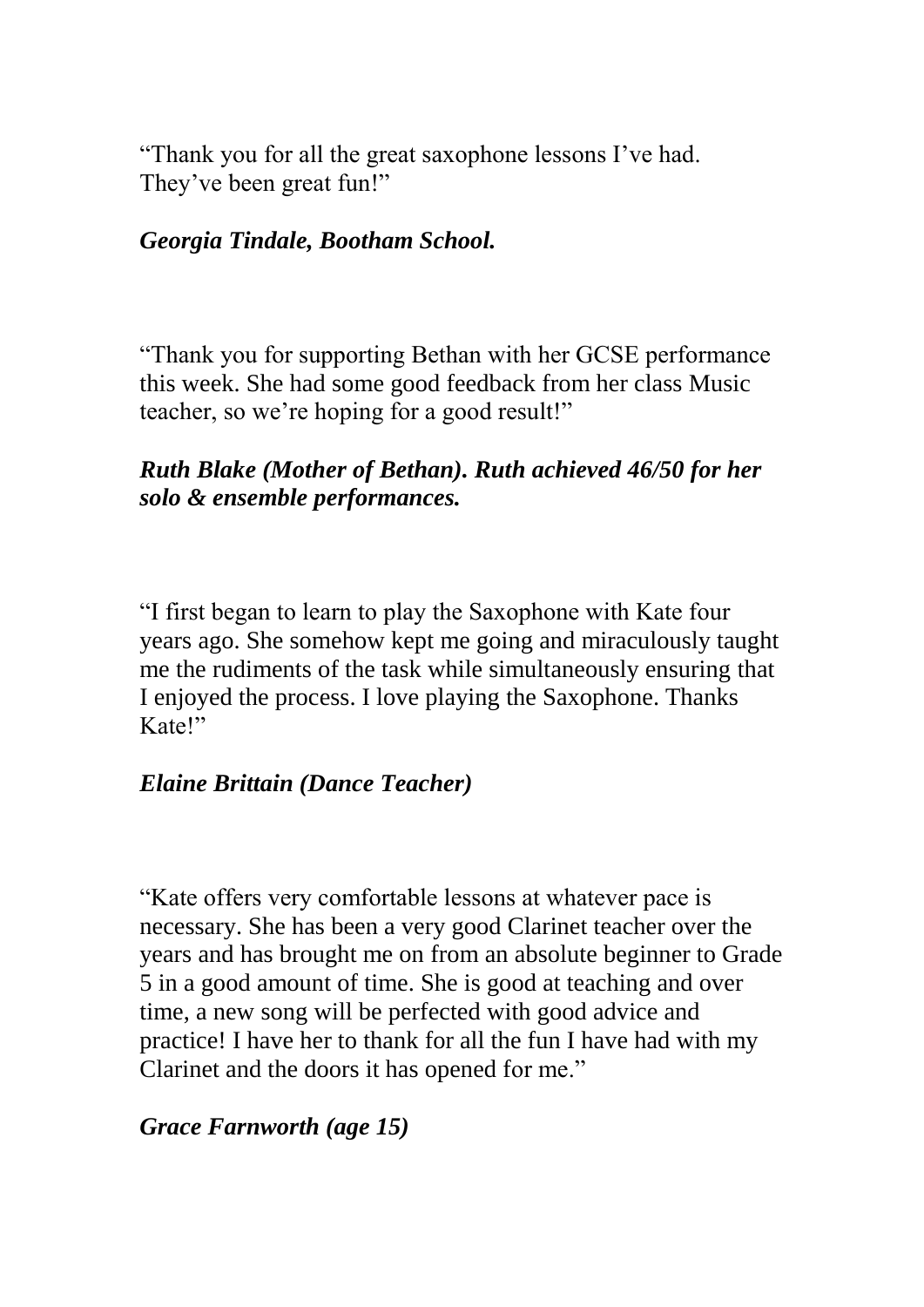"Kate is a reliable and professional musician and teacher. My Clarinet lessons with her were always fun, informative and I made great progress to diploma level under her tuition. I would recommend her wholeheartedly.

#### *Amy Harker - York St. John University graduate. (Amy received a 1st for her final recital)*

"I always enjoy my lessons with Kate. She is a fun teacher and there's always a good variety of exam pieces and fun pieces! I have made lots of progress on the Clarinet since Kate has taught me!"

### *Jennifer King (13 yrs old)*

"Kate has been my Sax teacher for many years. She is encouraging and patient and musically very knowledgeable. As I am a mature pupil, all of these qualities have served me well."

### *Dr Peter Morrall, Healthcare Sociologist, University of Leeds*

(Peter is my longest-standing student – having had lessons for almost 20 years.)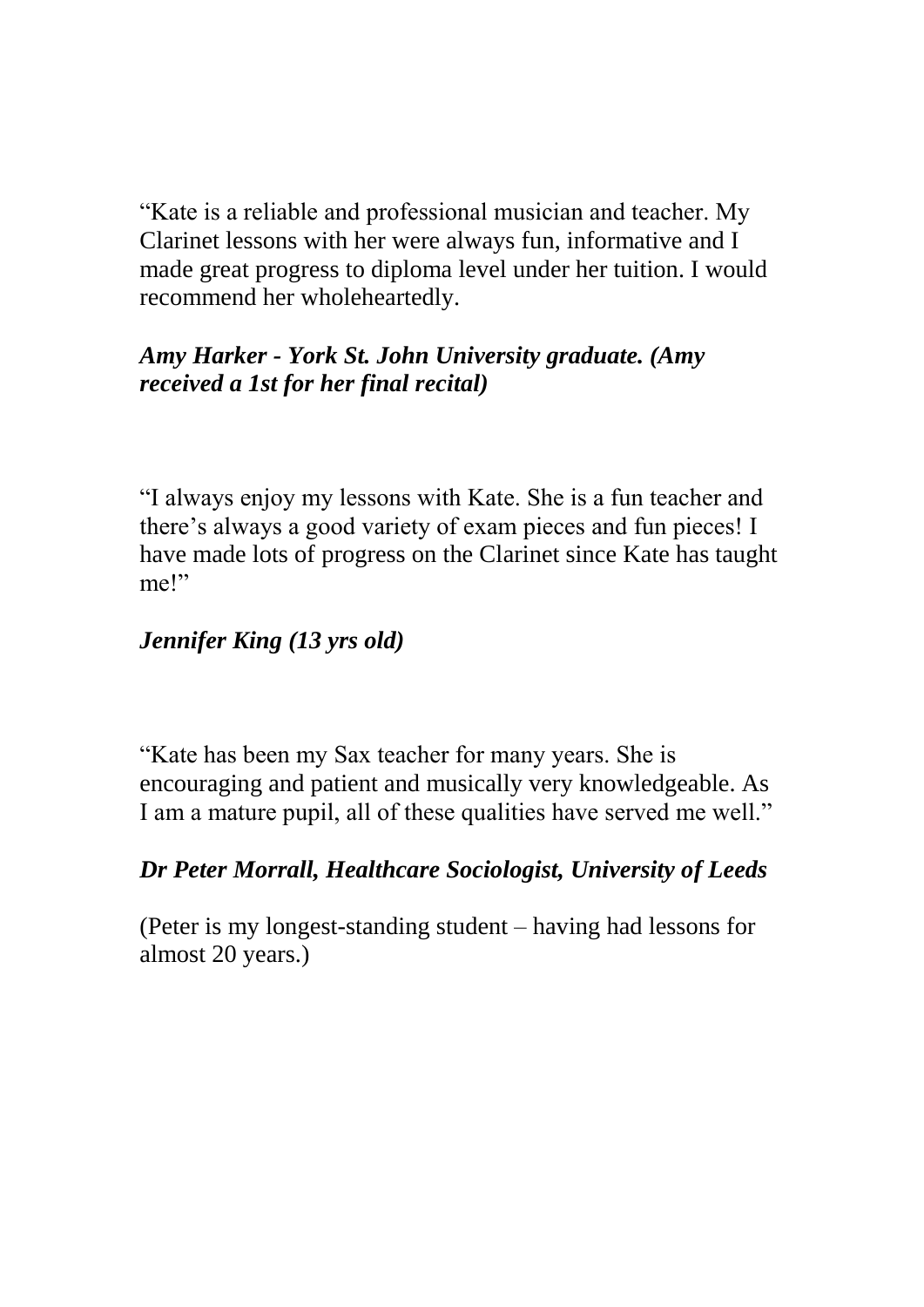Thank you very much for being a great Saxophone teacher for me for the past 7 years!

I've really enjoyed having lessons with you and being involved in Saxophone Group while at The Mount, and I'm very happy to have not only achieved Grade 8, but also to have improved my confidence in playing, and my general knowledge about music. I'm very grateful for all the opportunities being able to play the saxophone will bring me. I will really miss my lessons when I leave!

### *Charlotte Stockton, The Mount School, York*

Dear Mrs White,

Thank you so much for teaching me how to play the Saxophone – it has been very rewarding! I have enjoyed music lessons with you so much and it is sad to leave.

I hope that whoever takes over playing Tenor Saxophone in Sax group enjoys it as much as I have!!

Many thanks once more.

*Louise (Pupil 2006-13!!)*

# **PLAYING**

"Dear Kate. How good to see and hear you again! Many thanks for your warm support this week. Love Alasdair"

*Dr. Alasdair Jamieson, Teaching Fellow, Durham University.*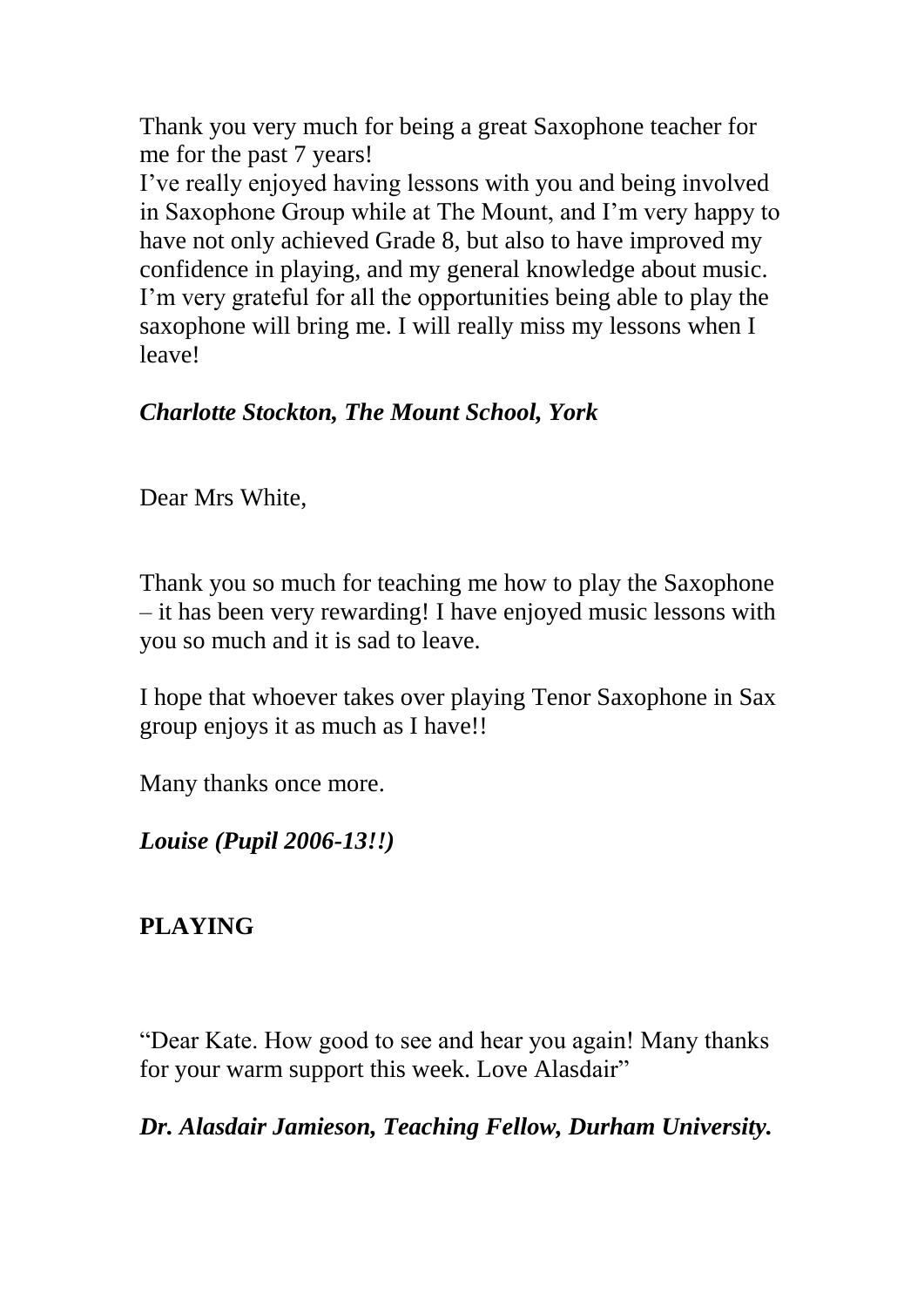"Dear Kate. A note to thank you so much for your playing of the Mozart on Saturday. It was as sensitive as it was virtuosic, and in the slow movement there was an extraordinary atmosphere in the hall. Wonderful! Have also received myriad positive remarks about your playing from many people. Hope you were pleased. Thank you again with love from Alasdair"

#### *Dr. Alasdair Jamieson – Conductor of York Symphony Orchestra's concert 3/10/05 featuring Mozart's Clarinet Concerto.*

"Dear Kate, thank you so much for playing the Mozart on Saturday. Thanks also for your efforts in publicising the concert. We estimate that there were some 50 children attending, now hopefully motivated and inspired. Best Wishes, Mark Sykes."

#### *Mark Sykes - Chair of York Symphony Orchestra Committee.*

"Kate White was the fluent soloist in the Mozart. Her confident start was as nothing to what followed. In the slow movement her tone stole smoothly on the ear, its main theme returning with the utmost serenity. The zesty tempo of the final Rondo provided a perfect springboard for her meticulous articulation. The orchestra was attentive in support."

#### *Martin Dreyer - Review in "York Evening Press" – 6/12/05*

I can't believe that it is a whole week ago since we had the party! This is just to say thank you - once again - to you and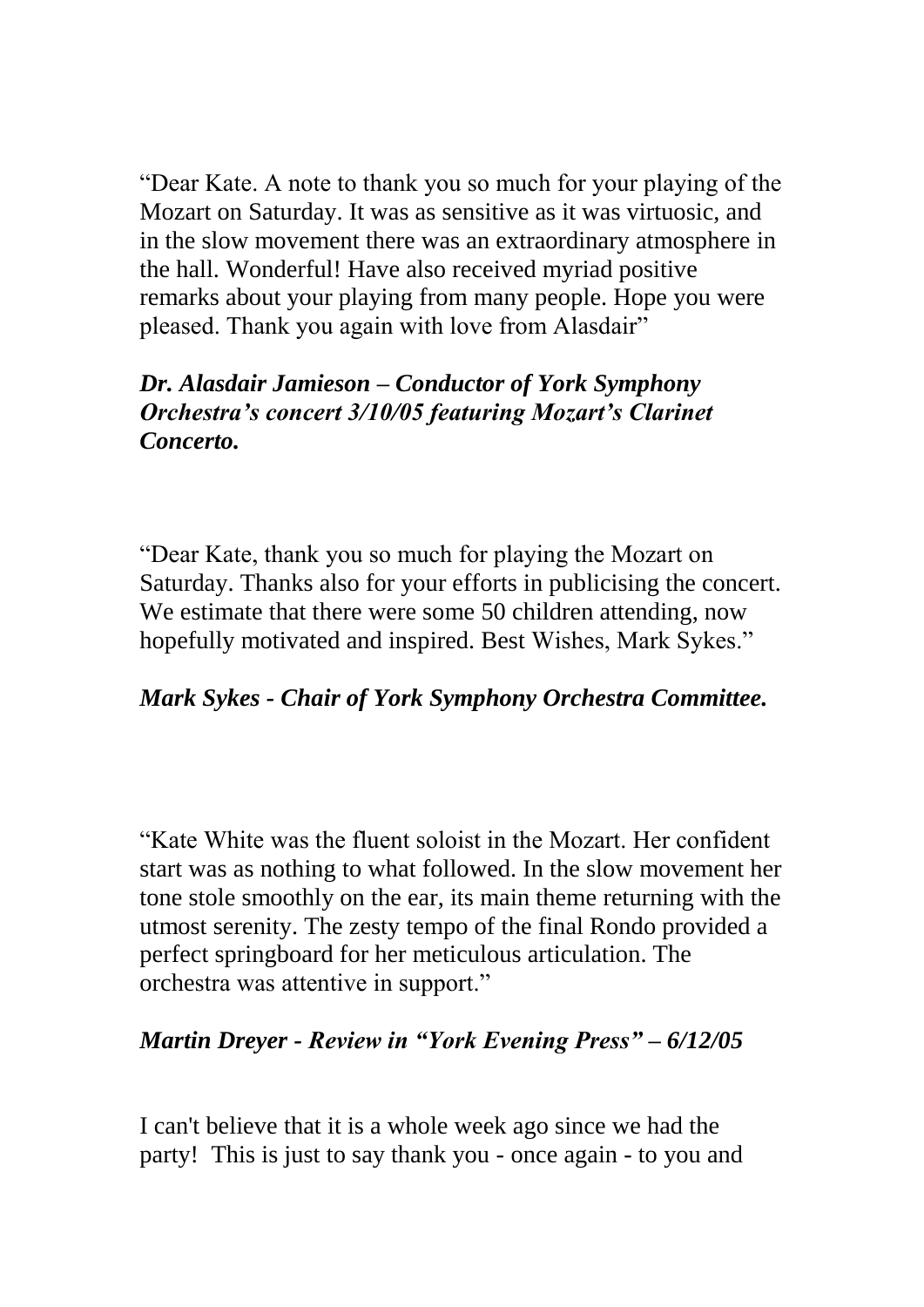your quartet colleagues for your contribution to the evening. I enjoyed what you played, and really appreciate your choice of pieces and arrangements. Our special thanks to the bass player for coming to York and playing at short notice. I hope your original bass player is recovering well.

I have had cards and emails from guests saying how much they enjoyed the live music - lots of positive feedback! If I see you in York I will say hello.

Thanks again - and best wishes to you and your colleagues.

#### *Barbara Ballard*

Hi Kieran,

Absolutely brilliant at the weekend. Perfect. Thank you so much.

#### *Lisa Carlyle, Company Owner – Kuki Hair and Beauty Spa, York.*

"Dear Kate and Kieran,

I would like to thank "\$ouled Out" for their superb performance at the annual School leavers ball on Friday. We were thoroughly entertained by the band, clearly a group of very talented musicians. I very much hope that we will hire you again"

*Christine Andrews The Mount School. York.*